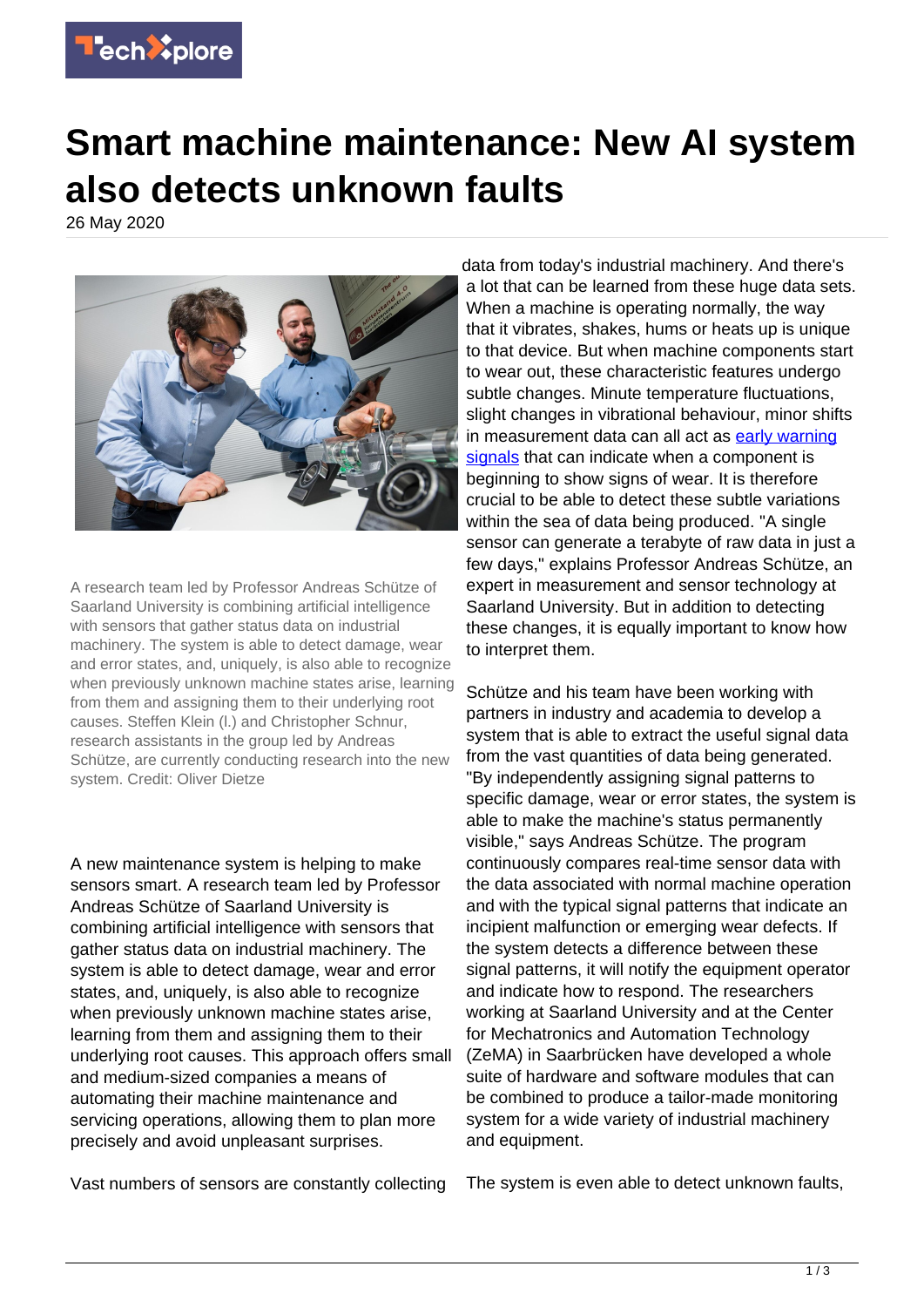

to learn from them and then to assign these faults to Schütze and his team now want to help small and their corresponding root cause. This is something wholly new. Up until now, AI-based monitoring systems were not able to evaluate previously unknown events. "Artificial intelligence works by pattern recognition. If something completely new happens and the system doesn't recognize this novel pattern, it will have effectively reached the limits of its capabilities. We've developed our is has not previously encountered and can notify the operator accordingly," explains Andreas Schütze. The technical term is 'novelty detection.' If competitiveness." explains Andreas Schütze. a novel event begins to appear more frequently and more data on it becomes available, the program is able to assign its cause and the consequences that Provided by Saarland University follow from it.

Over the course of multiple research projects, Schütze's group filtered out from the vast quantities of measurement data those signal patterns that were associated either with changes in a machine's behaviour or with machine damage. They then created mathematical models, which included simulations of sensor faults, and used these models to teach their system. The program exploits machine learning techniques to automatically acquire new knowledge and to detect deviations from normal behaviour. "The algorithms also incorporate recently acquired data in their analyses. It is therefore possible for the system to detect and to interpret anomalies," explains Tizian Schneider, a doctoral student who is currently conducting research into the new system.

The knowledge generated by the system can be linked to other AI functions, such as the automated ordering of spare parts. This makes it easier to plan maintenance operations on large or difficult-toaccess plant machinery. The system is also able to transfer information to human maintenance operatives in a clearly understandable form. To ensure that maintenance personnel are able to interpret the numerical data correctly, Schütze's team has also examined ways of translating the data into useful information for the user. "The system breaks down the information into a form that is both relevant and easily understood by the maintenance workers," explains Tizian Schneider.

system to a level where it can recognize states that companies. "The system is particularly attractive for medium-sized companies become acquainted with the new technology. The researchers run training courses at the "Mittelstand 4.0 Competence Centre," which is located at the ZeMA site in Saarbrücken and which is funded by the Federal Ministry of Economics and Energy. They are currently developing an AI-based assistance system specifically for small and medium-sized these small and medium-sized enterprises that want to use digitalization to boost their